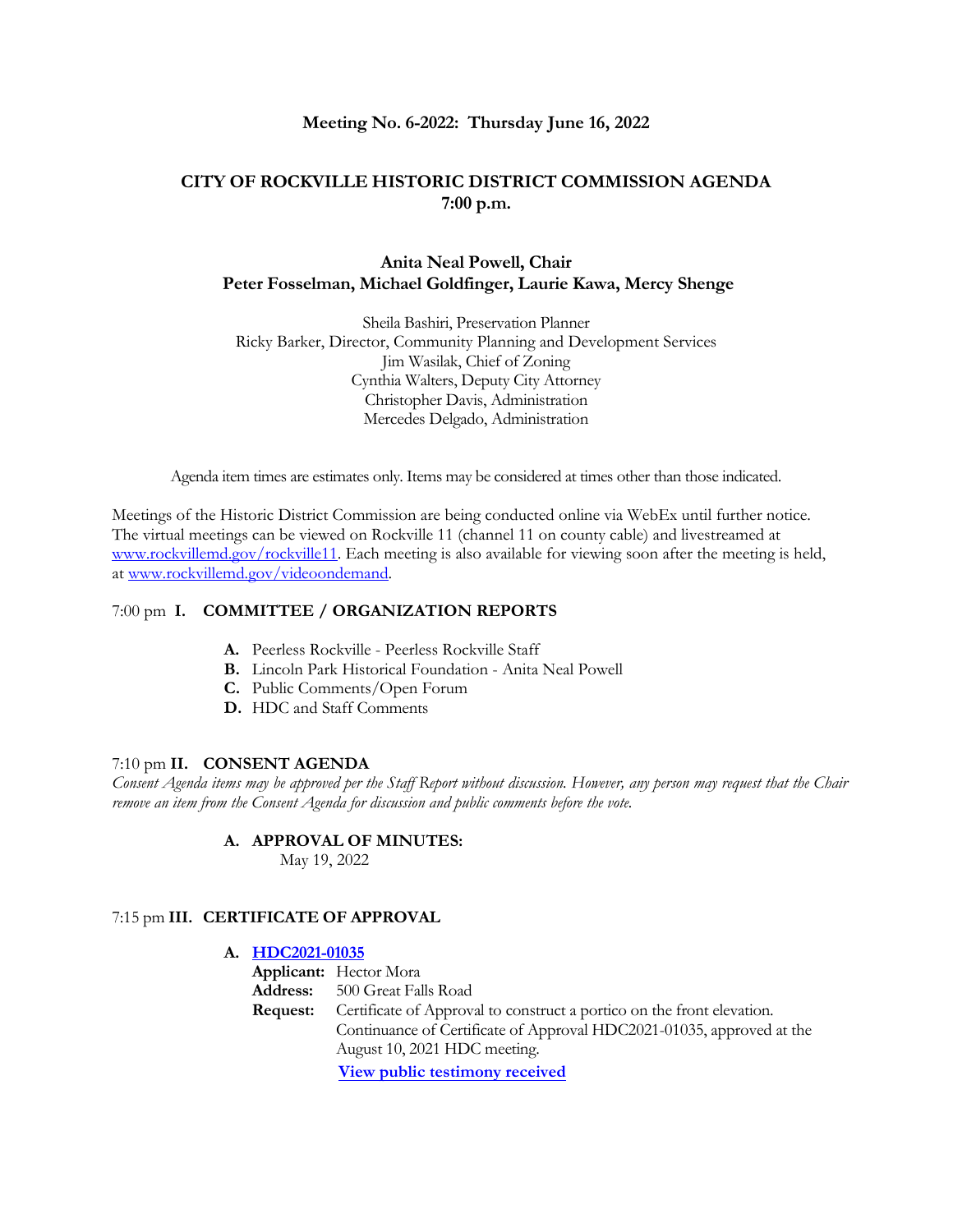# **B. [HDC2022-01072](https://www.rockvillemd.gov/DocumentCenter/View/45443/HDC2022-01072-540-Beall-Avenue-Staff-Report-Web-Version)**

| Applicant: James Rill, Rill Architects P.C.                                                |
|--------------------------------------------------------------------------------------------|
| <b>Address:</b> 540 Beall Avenue                                                           |
| <b>Request:</b> Certificate of Approval to construct a second story rear addition above an |
| existing first story enclosed porch.                                                       |

# **C. [HDC2022-01074](https://www.rockvillemd.gov/DocumentCenter/View/45444/HDC2022-01074-16100-Frederick-Road-Staff-Report-Web-Version)**

|                 | <b>Applicant:</b> City of Rockville Recreation and Parks Department               |
|-----------------|-----------------------------------------------------------------------------------|
| Owner:          | Mayor & Council of Rockville                                                      |
| <b>Address:</b> | 16100 Frederick Road - Rockville King Farm Farmstead                              |
| <b>Request:</b> | Certificate of Approval to install water and sewer utility infrastructure, and to |
|                 | construct a new 47 space parking lot for King Farm Farmstead.                     |
|                 | View public testimony received                                                    |

# 8:45 pm **IV. DISCUSSION**

- **A. Old Business:**
- **B. New Business:**

# 9:30 pm **V. ADJOURN**

The HDC adjourns by 10:00 pm, unless extended by the Chair.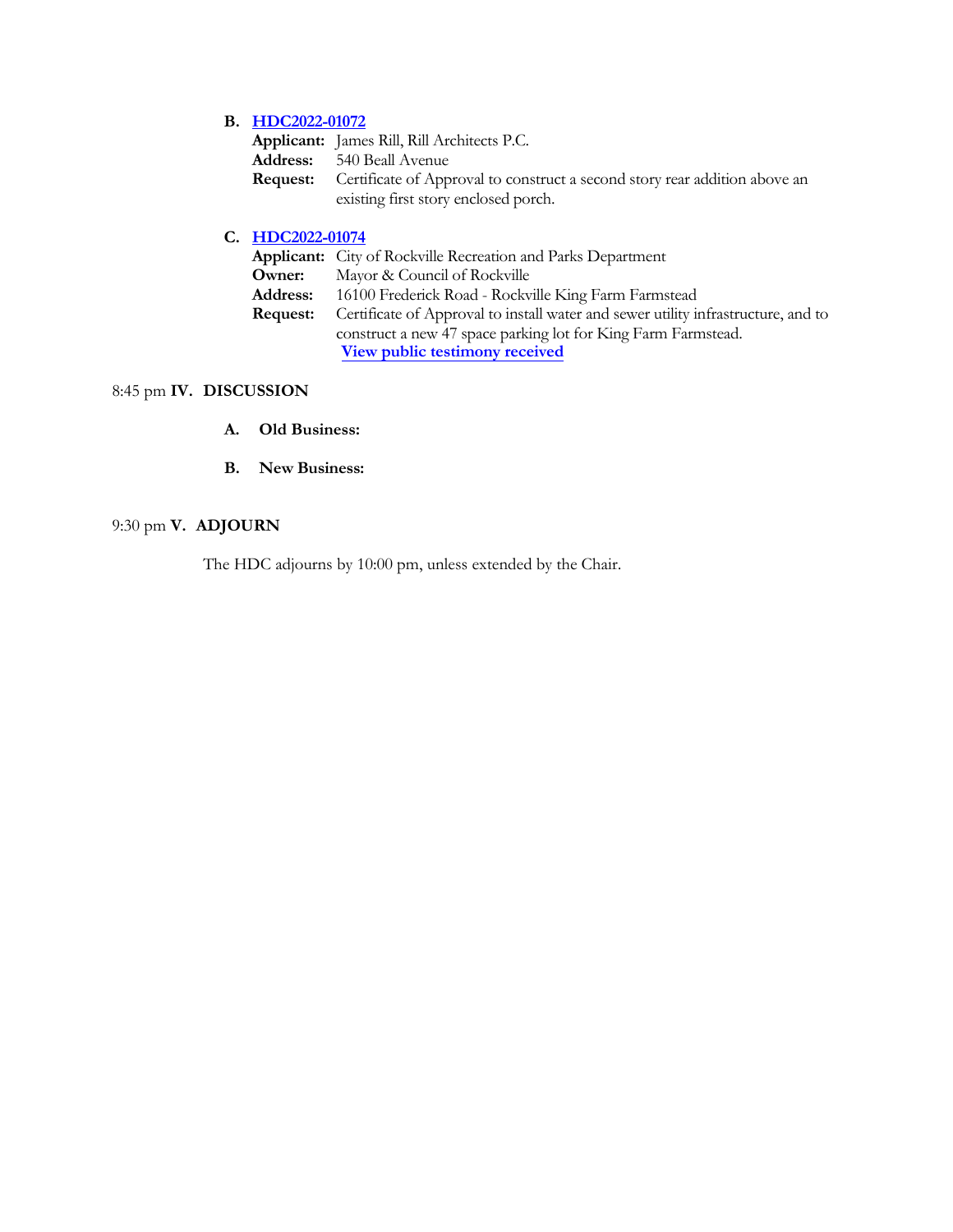| <b>HISTORIC DISTRICT COMMISSION</b><br><b>UPCOMING MEETINGS CALENDAR FOR 2022</b> |                             |  |
|-----------------------------------------------------------------------------------|-----------------------------|--|
| 2022 MEETING DATE                                                                 | <b>APPLICATION DUE DATE</b> |  |
| July 21, 2022                                                                     | June 17, 2022               |  |
| <b>AUGUST RECESS</b>                                                              | ************                |  |
| September 15, 2022                                                                | August 12, 2022             |  |
| October 20, 2022                                                                  | September 16, 2022          |  |
| November 17, 2022                                                                 | October 14, 2022            |  |
| December 15, 2022                                                                 | November 11, 2022           |  |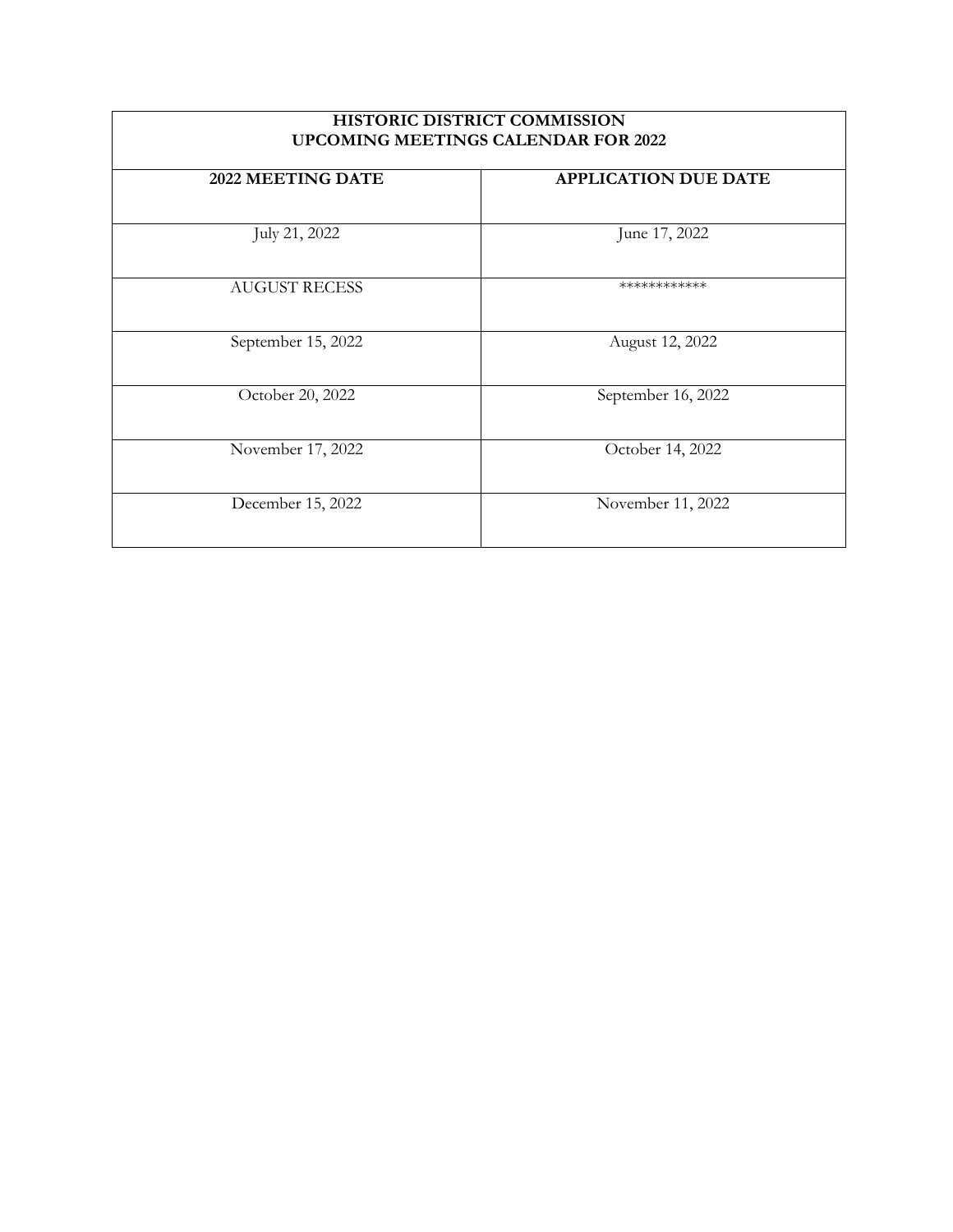### **ONLINE MEETING AND PUBLIC HEARING PROCEDURES**

### **Viewing Virtual Meetings**

Members of the public who wish to view the virtual meeting can watch it on Rockville 11, channel 11 on county cable, livestreamed at [www.rockvillemd.gov/rockville11,](http://www.rockvillemd.gov/rockville11) and available a day after each meeting at [www.rockvillemd.gov/videoondemand](http://www.rockvillemd.gov/videoondemand)

Members of the public who wish to participate and/or provide testimony on the subject application are welcome to do so by following the public hearing procedures outlined below.

## **HISTORIC DISTRICT COMMISSION ONLINE MEETING and PUBLIC HEARING PROCEDURE**

### **I. Meeting Platform**: WebEx

- A. Applicant Access: Provided by Planning and Development Services/IT
- B. Access for Oral Testimony and Comment: Provided by PDS/IT (see below)

## **II. Pre-Meeting Preparations/Requirements:**

A. Written Testimony and Exhibits

Written testimony and exhibits may be submitted by email to the Historic District Commission, at [history@rockvillemd.gov,](mailto:history@rockvillemd.gov) or by mail to:

> Sheila Bashiri, Preservation Planner Rockville Historic District Commission 111 Maryland Avenue Rockville MD, 20850

Written testimony and exhibits that are submitted by 4:00pm on **June 15, 2022** will be provided to the Historic District Commission by e-mail and posted on the on the Internet next to where the Agenda is provided, at [https://www.rockvillemd.gov/AgendaCenter/Search/?term=&CIDs=3,&startDate=&](https://www.rockvillemd.gov/AgendaCenter/Search/?term=&CIDs=3,&startDate=&endDate=&dateRange=&dateSelector=) [endDate=&dateRange=&dateSelector=](https://www.rockvillemd.gov/AgendaCenter/Search/?term=&CIDs=3,&startDate=&endDate=&dateRange=&dateSelector=)

B. Oral Testimony by members of the Public

Public Testimony/Comment on an Application – Any member of the public who wishes to provide oral comments on an Application must submit their name and email address to the Historic District Commission, (by email at history $@$ rockvillemd.gov) no later than 9:00 am on the day of the hearing (**June 16, 2022**) to be placed on the testimony list. Members of the public who seek technical assistance from City staff must submit their name and email address to Sheila Bashiri, sbashiri $@$ rockvillemd.gov, no later than two  $(2)$  days in advance of the hearing so that an orientation session may be scheduled.

If a member of the public is unable to meet the deadline to be placed on the testimony list, they can submit written testimony to the Historic District Commission by email to [history@rockvillemd.gov.](mailto:history@rockvillemd.gov) For written testimony received after the 4:00 p.m. deadline noted above, the Preservation Planner will inform the Commission that the comments have been received, but after the established deadline.